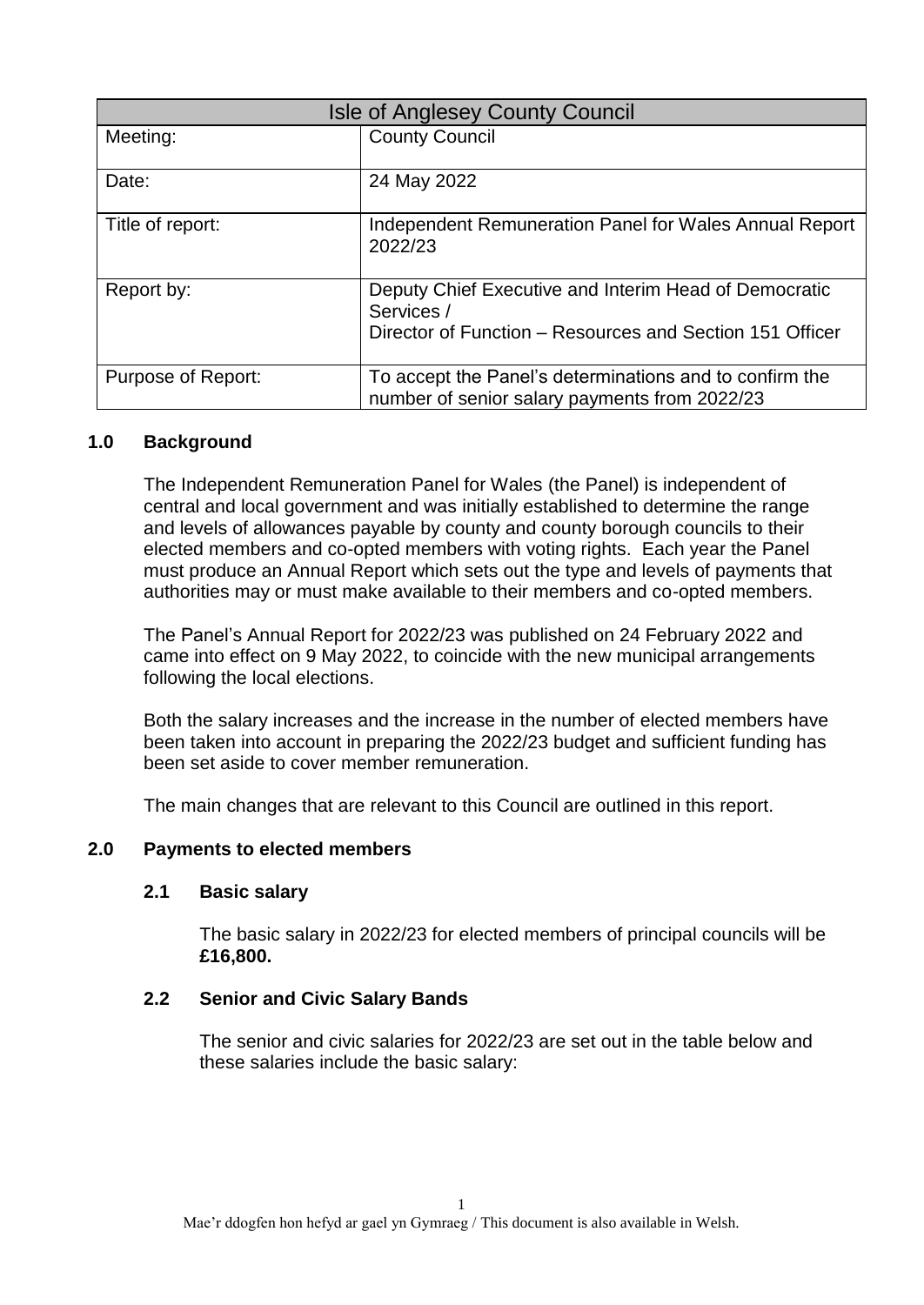| 2022/23 Senior and Civic Salaries |                                            |                    |  |
|-----------------------------------|--------------------------------------------|--------------------|--|
| <b>Senior Salaries</b>            |                                            |                    |  |
| Band 1                            | Leader<br>Deputy Leader                    | £53,550<br>£37,485 |  |
| Band 2                            | Members of the Executive                   | £32,130            |  |
| Band 3                            | Committee Chairs (if paid)                 | £25,593            |  |
| Band 4                            | Leader of largest opposition group         | £25,593            |  |
| Band 5                            | Leader of other political groups (if paid) | £20,540            |  |
| <b>Civic Salaries</b>             |                                            |                    |  |
| Band 3                            | Civic Head (if paid)                       | £25,593            |  |
| Band 5                            | Deputy Civic Head (if paid)                | £20,540            |  |

# **2.3 Number of senior salaries**

The Council is required to confirm which post holders will be entitled to receive senior salaries from 2022/23.

With effect from 9 May 2022, the maximum number of senior salaries ("the cap") for this Council increased from 16 to 17 to reflect the changes in its membership. This new cap still includes civic salaries.

The following 16 post holders were entitled to receive senior salaries in 2021/22:

Chair of the Council Vice-Chair of the Council Leader of the Council Deputy Leader of the Council Other Executive Members (7) Leader of the Largest Opposition Group Chairs of Scrutiny Committees (2) Chair of the Planning and Orders Committee Chair of the Governance and Audit Committee

The Local Government and Elections (Wales) Act 2021 introduced changes to the membership of Governance and Audit Committees, including a requirement that the Chair of the Committee must be a lay person. The relevant fees determined by the Panel for co-opted members will therefore apply to the post of Chair of the Governance and Audit Committee from 2022/23.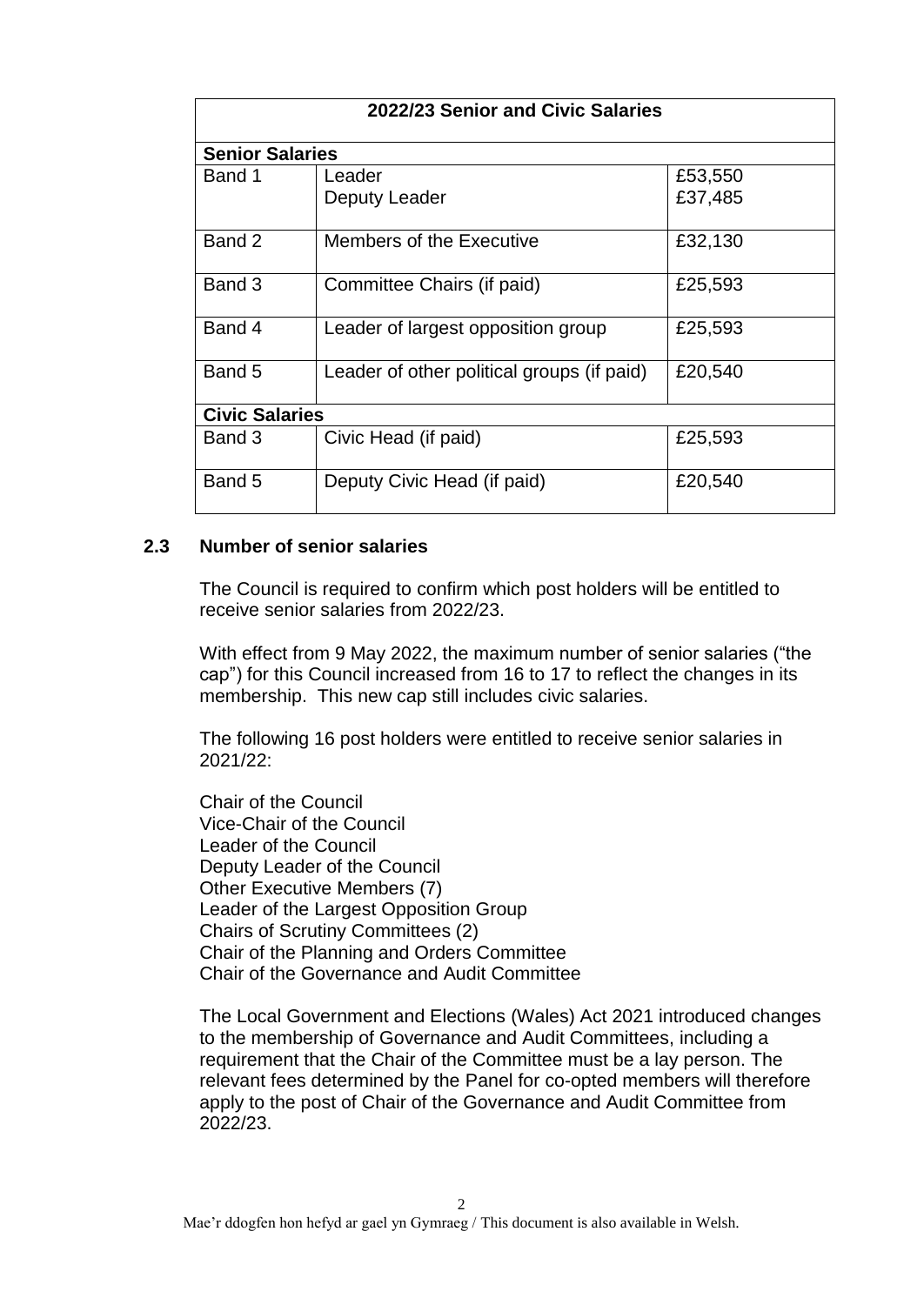# **3.0 Other changes**

### **3.1 Assistants to the Executive**

The Local Government and Elections (Wales) Act 2021 allows principal councils to appoint elected members to assist the Executive in discharging its functions. Such appointments are made by the Leader of the Council. There are exclusions to the appointments as set out in the legislation and assistants are not members of the Executive.

The Panel has concluded that, until there is more information in respect of the responsibilities attached to the posts, it is not possible to decide on additional payments, if any. It is therefore proposed that this will be further considered when a council decides to make appointments and details of the specific responsibility is available. To give effect to this without the requirement for a further formal report, the following determination will apply:

**"***Determination 13: The Panel will decide on a case-by-case basis the appropriate senior salary, if any, for assistants to the executive"*

### **3.2 Corporate Joint Committees (CJCs)**

The Local Government and Elections Act (Wales) 2021 established CJCs which comprise groups of principal councils. The Local Government (Wales) Measure 2011 is amended to include CJCs as relevant authorities for the functions of the Panel. Therefore, any payments made to members of a CJC have to be determined by the Panel.

As CJCs are in the early stages of being set up, it is too soon for the Panel to consider whether members of a CJC should be remunerated. Over time, the role responsibility will be evaluated, including any consequential changes to the function and role of the Executive members of the principal council.

However, the payment of contributions to costs of care and personal assistance and travel and subsistence to members of CJCs have been included in the 2022/23 Annual Report.

# **4.0 Compliance with the Panel's requirements**

The Council's Annual Schedule of Member Remuneration will be amended to reflect the Panel's determinations for 2022/23. The Schedule will be published and sent to the Panel as soon as practicable, and not later than 31 July 2022.